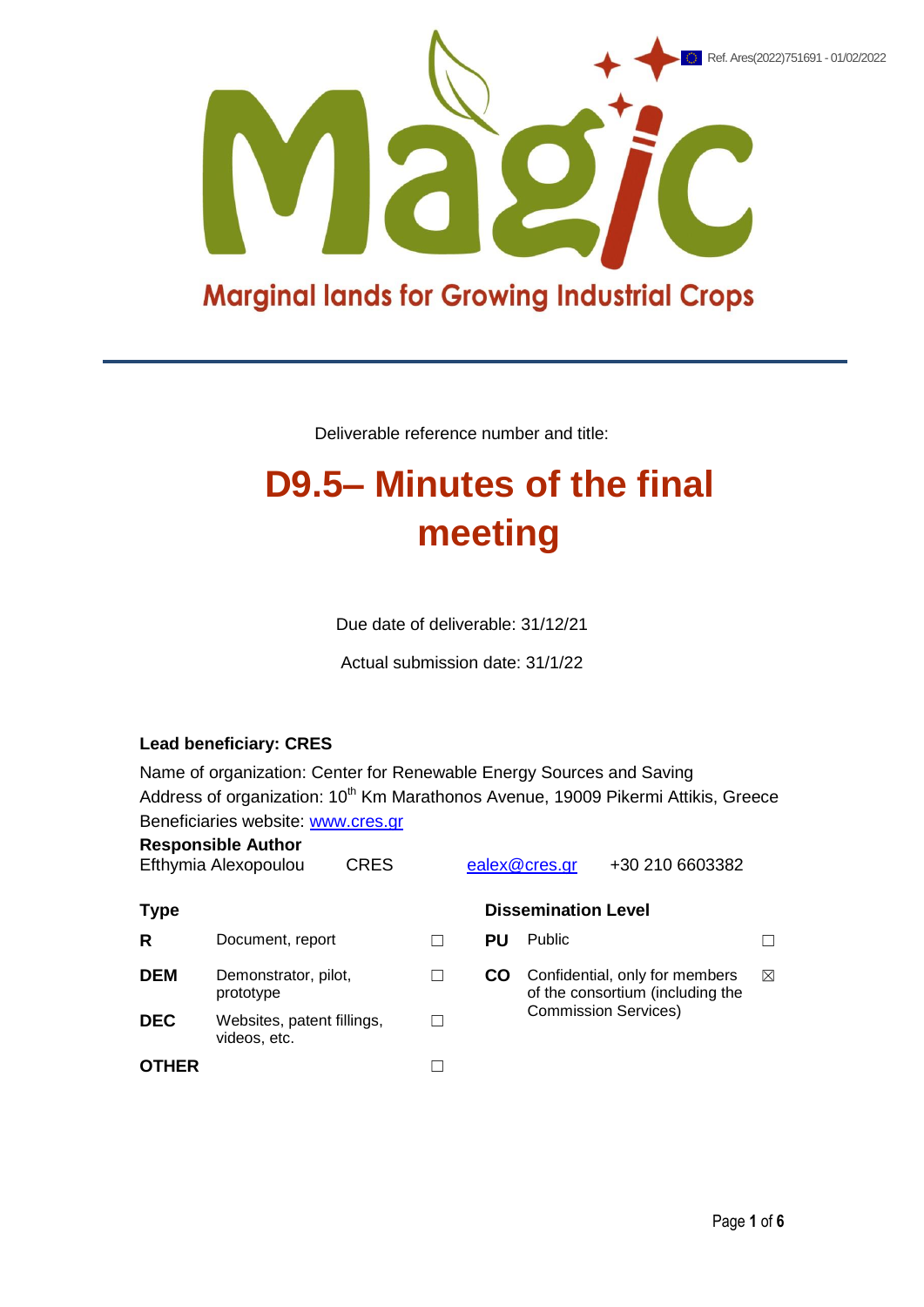

This project receives funding from the European Community's Horizon 2020 (H2020) under the grant agreement No. 727698.

*The sole responsibility for the content of this publication lies with the authors. It does not necessarily reflect the opinion of the Research Executive Agency (REA) or the European Commission (EC). REA or the EC are not responsible for any use that may be made of the information contained therein.*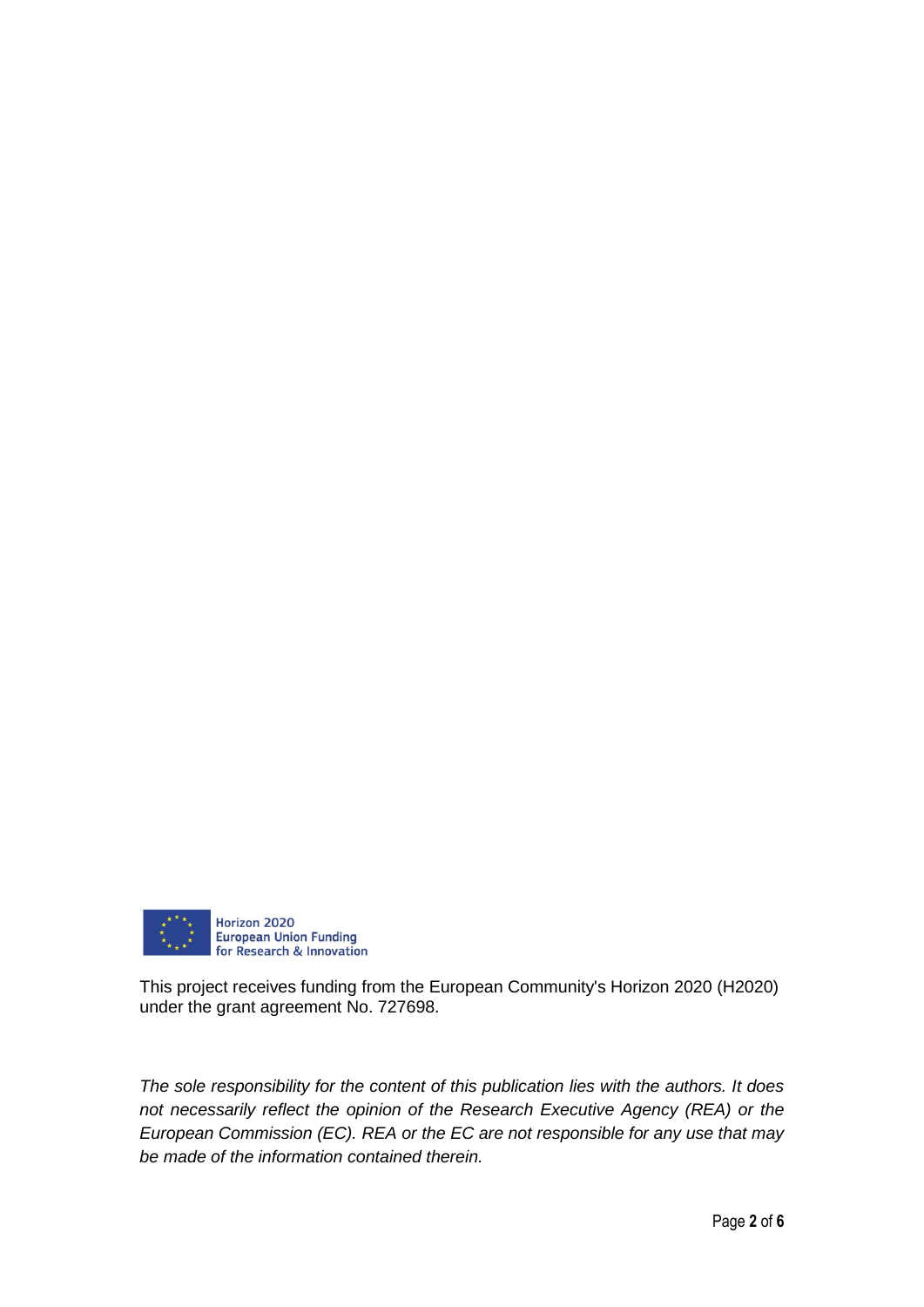# *Final meeting of MAGIC project*  **"Marginal land for growing industrial crops: Turning a burden into an opportunity"**

# **It was organished in a hybrid mode (Lisbon and online)**

# **Day 1 – 1/12/21**

#### **Day 1: 1/12/21**

| 9:00  | WP9: Coordination & management                                        | Moderator: E. Alexopoulou, CRES                                 |  |
|-------|-----------------------------------------------------------------------|-----------------------------------------------------------------|--|
| 9:30  | WP1: Database development & industrial crops<br>identification        | Moderator: A. Monti, UNIBO                                      |  |
| 10:00 | WP2: Mapping marginal lands                                           | Moderator: B. Elbersen, WR                                      |  |
| 10:45 | Coffee break                                                          |                                                                 |  |
| 11:00 | WP3: Breeding of resource use efficient industrial crops              | Moderator: Luisa Trindade, WU                                   |  |
| 11:45 | WP4: Low-input agricultural practices on selected<br>industrial crops | Moderators: S. L. Cosentino, UNICT<br>& Moritz Von Cossel, UHOH |  |
| 13:15 | Lunch break                                                           |                                                                 |  |
| 14:15 | WP5: Harvesting strategies and logistics                              | Moderator: B. Gabrielle, INRA                                   |  |
| 15:00 | WP6: Integrated Sustainability assessment                             | Moderator: N. Rettenmaier, ifeu                                 |  |
| 15:45 | Coffee break                                                          |                                                                 |  |
| 16:00 | WP7: Best-practices and policy recommendations                        | Moderator: C. Panoutsou, ICL                                    |  |
| 16:45 | WP8: Dissemination and communication                                  | Moderator: S. Geerken, NOVA                                     |  |
| 17:30 | Wrap up                                                               |                                                                 |  |
| 18:00 | End of the meeting                                                    |                                                                 |  |

#### **9:00 to 17:00 Meeting for WP4**

# **Day 2 (3/12/21)**

| $9.001011.00$ meeting for $V$ $V$ |                                      |                                                            |  |  |
|-----------------------------------|--------------------------------------|------------------------------------------------------------|--|--|
| 9:15                              | Brief introduction of WP4 discussion | Moderator: E. Alexopoulou, CRES                            |  |  |
| 9:30                              | Task 4.2: Long term field trials     | Moderator: Iris Lewandowski and<br>Moritz Von Cossel, UHOH |  |  |
| 10:30                             | Task 4.3.2 Pot trials                | Moderator: Eleni G Papazoglou,<br><b>AUA</b>               |  |  |
| 11:00                             | Coffee break                         |                                                            |  |  |
| 11:15                             | Task 4.3.1 New field trials          | Moderator: S. L. Cosentino & Danilo<br>Scordia, UNICT      |  |  |
| 12:15                             | Task 4.4 Large scale field trials    | Moderators: Federica Zanetti and<br>Andrea Monti, UNIBO    |  |  |
| 13:15                             | Lunch break                          |                                                            |  |  |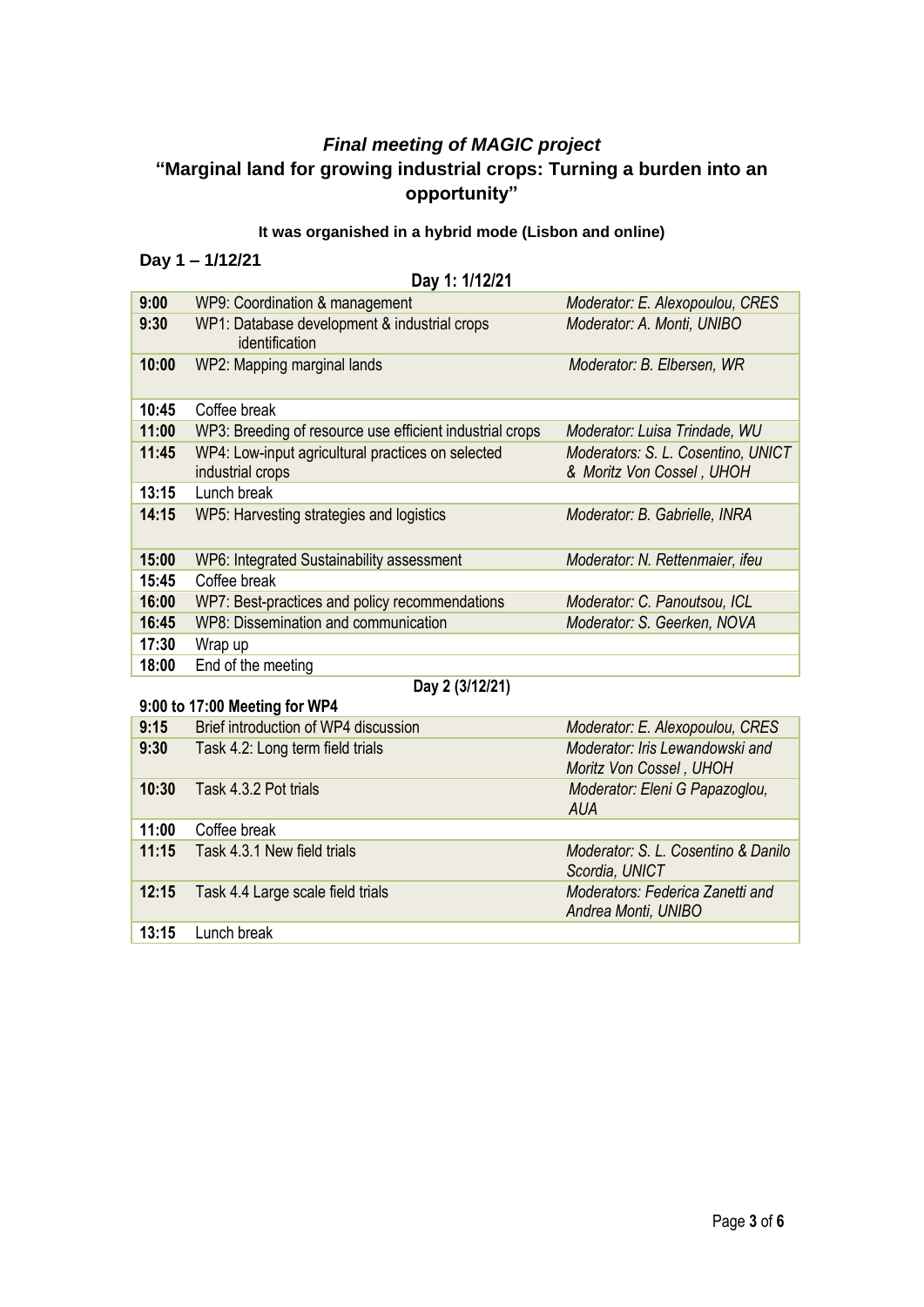#### **Participants list**

|                           |                                                                                                                                                                                                                                                       | <b>Email</b>                                                                                                                                                                   |
|---------------------------|-------------------------------------------------------------------------------------------------------------------------------------------------------------------------------------------------------------------------------------------------------|--------------------------------------------------------------------------------------------------------------------------------------------------------------------------------|
|                           |                                                                                                                                                                                                                                                       | ealex@cres.gr                                                                                                                                                                  |
|                           |                                                                                                                                                                                                                                                       | a.monti@unibo.it                                                                                                                                                               |
|                           |                                                                                                                                                                                                                                                       | federica.zanetti5@unibo.it                                                                                                                                                     |
|                           |                                                                                                                                                                                                                                                       | berien.elbersen@wur.nl                                                                                                                                                         |
|                           |                                                                                                                                                                                                                                                       | luisa.trindade@wur.nl                                                                                                                                                          |
|                           |                                                                                                                                                                                                                                                       | iris_lewandowski@uni-hohenheim.de                                                                                                                                              |
| <b>Moritz Cossel</b>      |                                                                                                                                                                                                                                                       | moritz.cossel@uni-hohenheim.de                                                                                                                                                 |
| <b>Benoit GABRIELLE</b>   | <b>INRA</b>                                                                                                                                                                                                                                           | benoit.gabrielle@agroparishtech.fr                                                                                                                                             |
| <b>Sylvestre NJAKOU</b>   |                                                                                                                                                                                                                                                       | djomosyl@yahoo.fr                                                                                                                                                              |
| <b>Nils RETTENMAIER</b>   | <b>IFEU</b>                                                                                                                                                                                                                                           | nils.rettenmaier@ifeu.de                                                                                                                                                       |
| Calliope PANOUTSOU        | ICL                                                                                                                                                                                                                                                   | c.panoutsou@imperial.ac.uk                                                                                                                                                     |
| Dusica Banduka            | <b>NOVA</b>                                                                                                                                                                                                                                           | dusica.banduka@nova-institut.de                                                                                                                                                |
| S. L. COSENTINO           | <b>UNICT</b>                                                                                                                                                                                                                                          | cosentin@unict.it                                                                                                                                                              |
| Danilo SCORDIA            |                                                                                                                                                                                                                                                       | dscordia@unict.it                                                                                                                                                              |
| Ana Luisa FERNANDO        | <b>FCT UNL</b>                                                                                                                                                                                                                                        | ala@fct.unl.pt                                                                                                                                                                 |
| Luis Esteban              | <b>CIEMAT</b>                                                                                                                                                                                                                                         | luis.esteban@ciemat.es                                                                                                                                                         |
| <b>Carlos CIRIA RAMOS</b> |                                                                                                                                                                                                                                                       | pilar.ciria@ciemat.es                                                                                                                                                          |
| Pablo Fernandez           | Spanish                                                                                                                                                                                                                                               | fernandez@agro-alimentarias.coop                                                                                                                                               |
|                           | Co-ops                                                                                                                                                                                                                                                |                                                                                                                                                                                |
| Michal KRZYZANIAK         | 3B                                                                                                                                                                                                                                                    | michal.krzyzaniak@uwm.edu.pl                                                                                                                                                   |
| Luigi PARI                |                                                                                                                                                                                                                                                       | luigi.pari@crea.gov.it                                                                                                                                                         |
|                           |                                                                                                                                                                                                                                                       | przemyslaw.baraniecki@iwnirz.pl                                                                                                                                                |
|                           |                                                                                                                                                                                                                                                       | vandenberg@btgworld.com                                                                                                                                                        |
|                           |                                                                                                                                                                                                                                                       | p.soldatos@aua.gr                                                                                                                                                              |
|                           |                                                                                                                                                                                                                                                       | elpapazo@aua.gr                                                                                                                                                                |
| Dagnija LAZDINA           |                                                                                                                                                                                                                                                       | dagnija.lazdina@silava.lv                                                                                                                                                      |
|                           |                                                                                                                                                                                                                                                       | mccallum@iiasa.ac.at                                                                                                                                                           |
| Philip van der Pluijm     | <b>NOVABIOM</b>                                                                                                                                                                                                                                       | philip.vanderpluijm@novabiom.com                                                                                                                                               |
| Reveka STEFANIDOU         | <b>BIOS</b>                                                                                                                                                                                                                                           | r.stefanidou@redestos.gr                                                                                                                                                       |
| <b>Iraklis ALATSIDIS</b>  |                                                                                                                                                                                                                                                       | alatsidis@bios-agrosystems.gr                                                                                                                                                  |
|                           | <b>Name</b><br>Efi ALEXOPOULOU<br>Andrea MONTI<br><b>Federica ZANETTI</b><br><b>Berrien ELBERSEN</b><br>Luisa TRINDADE<br><b>Iris LEWANDOWSKI</b><br>Przemo BARANIECKI<br>Douwe VAN DEN BERG<br>Peter SOLDATOS<br>Eleni G. PAPAZOGLOU<br>lan MCCALLUM | <b>Partner</b><br><b>CRES</b><br><b>UNIBO</b><br><b>WR</b><br><b>UW</b><br><b>UHOH</b><br><b>CREA</b><br>INF & MP<br><b>BTG</b><br><b>AUA</b><br><b>SILAVA</b><br><b>IIASA</b> |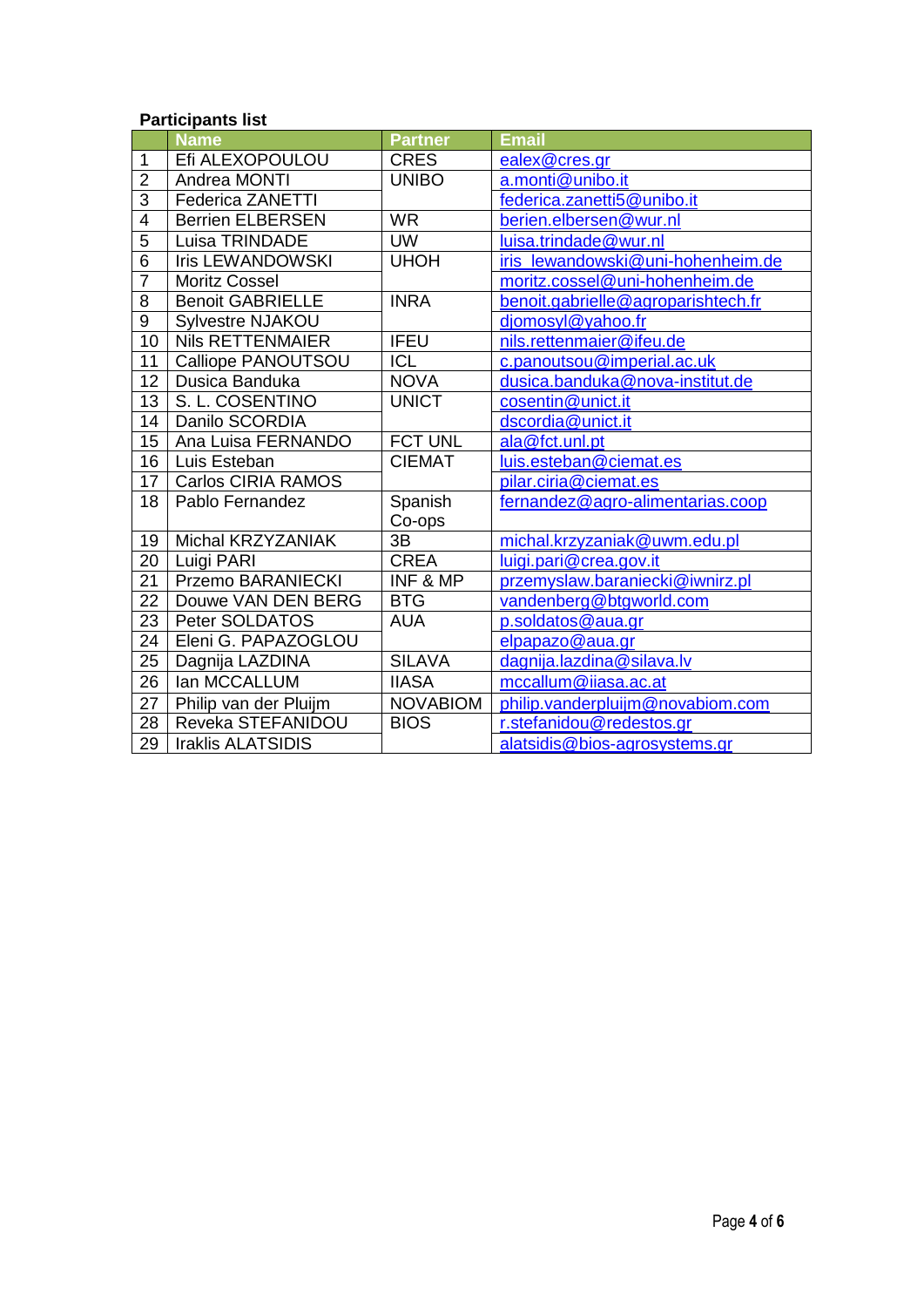# **Day 1 (1/12/17)**

**Efi ALEXOPOULOU (CRES; coordinator)** welcomed the partners in the last meeting of the project.

#### *WP9. Management & Dissemination*

**Efi ALEXOPOULOU (CRES; coordinator)** presented what is needed in order to start preparing the  $3^{rd}$  and final progress report. More specifically, she explained that each WP leader should prepare a short report where it will be described: a) planned activities, b) activities carried out, c) main achievements and results and d) deviations and obstacles and if so which actions had been carried out overcome. The reports should start prepared as soon as possible and should be sent to the coordinator by the middle of January 2022. At the same time the partners that having pending deliverables should speed up and deliver the remaining deliverables to the coordinator. Last but not least, all partners should start prepare the financial forms of the last reporting period. The reports should be sent to the coordinator for review.

#### *WP1: Database development & industrial crops identification*

**Andrea MONTI** (UNIBO, leader of WP1) presented all activities had been carried out in WP1. In total 10 deliverables had been planned for WP1 and at the day of the meeting only one was pending (D1.10) that was the final version of the MAGIC-DSS. In WP1 two tools had been developed; MAGIC-DATABASE and MAGIC-DSS that were updated several times throughout the project lifetime and the final versions will be available in the home page of MAGIC website. It should be noted that D1.10 is being developed in conjunction of D2.5 and thus the remaining deliverables D1.10 & D<sub>2.5</sub> will be delivered as one.

**Efi ALEXOPOULOU** (CRES) informed the partners that an updated version of the Handbook (D1.5) is being developed and in this updated version 37 crops had been included. It will be asked by the project officer to reject the previous version (including 20 crops) in order the updated version to be uploaded.

#### *WP2: Mapping marginal lands*

**Berien ELBERSEN (WR; leader of WP2)** presented in detail the work that had been carried out in MAGIC – MAPS; a tool that is also available in the front page of MAGIC website. It should be noted that the MAGIC-MAPS was focused on EU27 plus Ukraine. One deliverable was pending (D2.5) that will be delivered as one document with D1.10. Moreover, a long discussion was carried out on the crops suitability maps that had been created in MAGIC and which corrections are needed in order updated versions to be prepared.

#### *WP3. Breeding of resource use efficient industrial crops*

**Luisa TRINDADE** (WU) presented the objectives and activities of WP3. Two parallel approaches had been employed; in the first approach universal genetic markers for fibre quality had been identified using **forward genetics** (from phenotype to candidate genes) and were applied in lignocellulosic crops, while in the second universal candidate genes responsible for oil quality had been validated using a **reverse genetics** (from candidate gene to phenotype) and it had been applied in oilseed crops. One deliverable had been remained to be uploaded that was almost ready to be sent to the coordinator.

#### *WP5. Harvesting strategies and logistics*

**Benoit GAMBRIELLE** (INRA; leader of WP5) presented the main activities of WP5 and asked from the partners working on WP5 to present. In the  $3<sup>rd</sup>$  reporting period